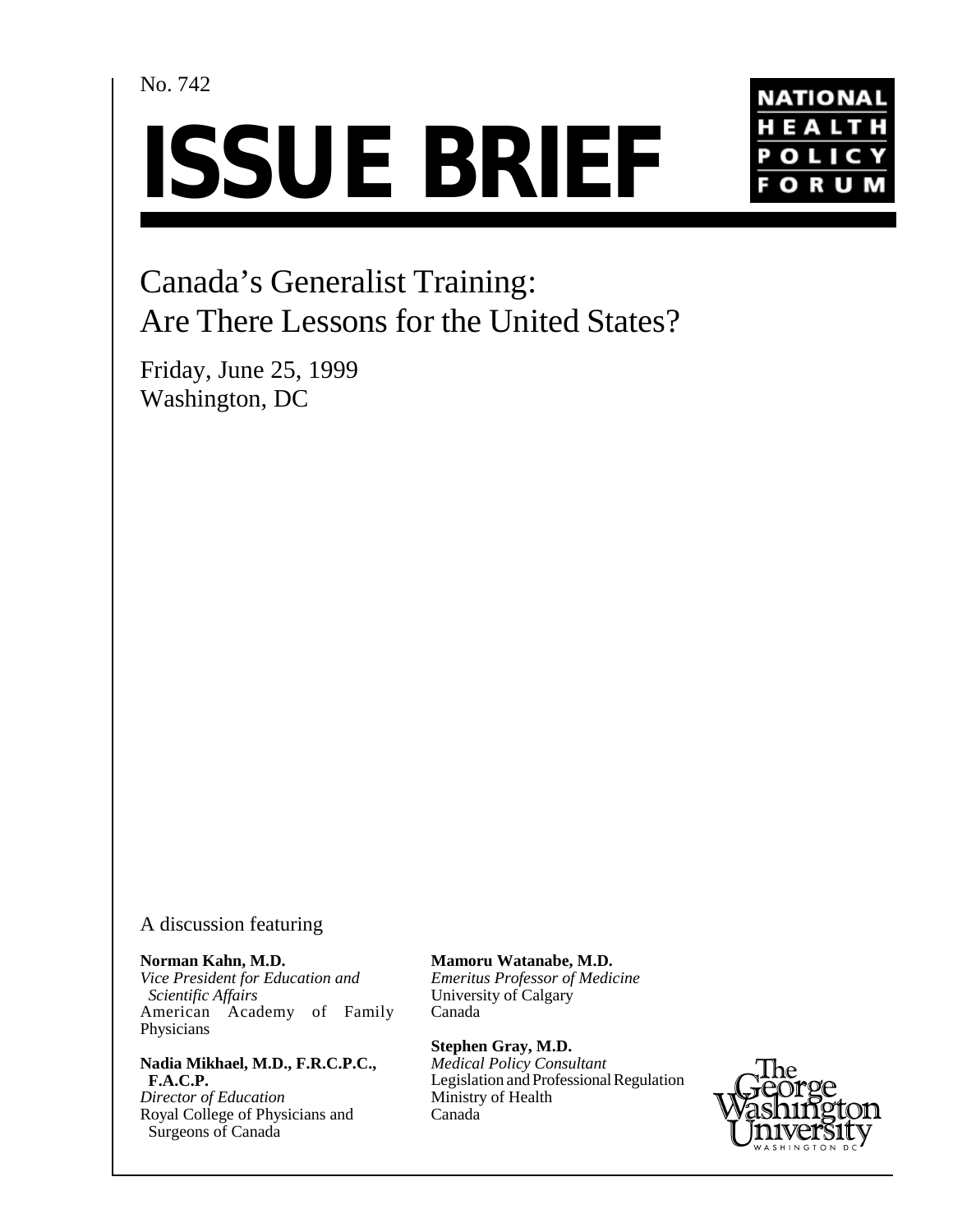## Canada's Generalist Training

A stubborn specialist-to-generalist imbalance in the U.S. health workforce continues to concern policymakers looking at its import for a reconfiguring health marketplace. With the imbalance persisting as health care moves from fee-for-service to managed care, largely in ambulatory settings, policymakers are considering various ways of addressing it. Whether they tinker with current Medicare graduate medical education (GME) policy or take an entirely new approach, such as having an "incentivized" all-payer fund, they are struggling with designing, enacting, and implementing change in a fairly entrenched system.

Seven years ago, the Council on Graduate Medical Education set a national goal for at least half of all medical school graduates to begin careers in primary care fields: family medicine, general internal medicine, and general pediatrics. At the time, only 27 percent did. Since then, the proportion of generalists has gradually inched up, so that 37 percent of medical school graduates entered a generalist career in 1997. Even in the midst of an overall physician surplus, however, the primary care fields remain far from saturated.

The United States government and medical experts have expressed concern about physicians' apparent preference for careers in the congested specialty fields. Between 1965 and 1992, the proportion of physicians in general practice declined from 51 percent to 35 percent. Despite repeated expressions of concern by government agencies and health care experts, this imbalance in physician preference persists.

The Medicare Payment Advisory Commission (MedPAC) is seeking methods to rectify this disparity. MedPAC is currently addressing what Medicare's policy should be regarding medical education payments as it prepares GME funding policy recommendations for its report to the Congress in August 1999. The report will outline how and whether medical payments to hospitals for Medicare GME, as well as other federal policies on GME, should be changed.

Policymakers in the United States, striving to alter federal incentives to shift U.S. GME from a specialtyoriented to a generalist model, have only to look across their northern border to see a system that produces the balance of physicians the United States is seeking. Medical educators in both countries generally acknowledge that, although the two systems are differently organized and financed (Table 1), the quality of Canadian GME is comparable to that of the United States. The relative output of nonspecialist physicians, however, is much higher. While Canada has a physician-to-patient ratio similar to that of the United States, its proportion of generalists to specialist physicians is 50-50. As a result, the U.S. primary care physician workforce pales in comparison to Canada's generalist population.

Addressing the premise that the U.S. medical education system is inappropriately skewed toward specialty medicine, this Forum session is intended to compare and contrast the U.S. and Canadian GME systems, including how each system is organized and financed. While the United States is unlikely to adopt the Canadian GME System (just as this country has not embraced the Canadian health delivery and payment approach), the model provides various lessons. One is full integration of primary care and GME. Another is the use of incentives to achieve desired policy goals.

### **BACKGROUND**

The United States and Canada both are concerned with disparities in access to health care services for some segments of their populations. However, in Canada this is largely a problem of attracting physicians

## **ISSUE BRIEF**/No. 742

**Analyst/Writer:** Lee A. Hawkins, W. K. Kellogg Foundation–Robert Wood Johnson Foundation Fellow

#### **National Health Policy Forum**

2021 K Street, NW, Suite 800 Washington, DC 20052 202/872-1390 202/862-9837 (fax) nhpf@gwu.edu (e-mail) www.nhpf.org (Web site)

**Judith Miller Jones,** Director **Karen Matherlee,** Co-Director **Michele Black,** Publications Director

**NHPF** is a nonpartisan education and information exchange for federal health policymakers.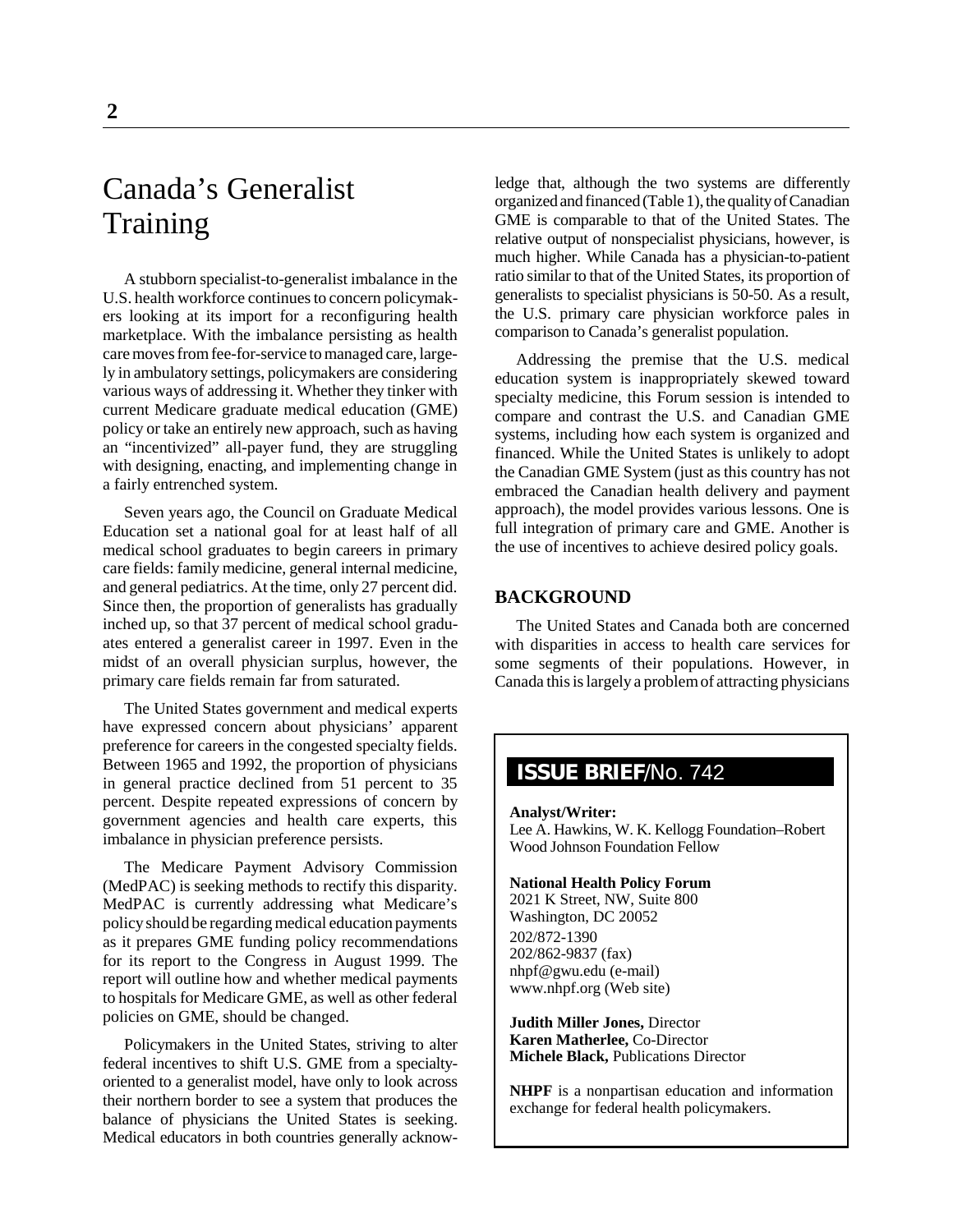## **Table 1 Organization and Financing of GME in Canada and the United States**

|                                                                        | Canada                                           | <b>United States</b>                                   |
|------------------------------------------------------------------------|--------------------------------------------------|--------------------------------------------------------|
| <b>Decision Regarding GME Specialty</b><br><b>Mix and Program Size</b> | Medical school deans                             | Hospital CEOs, program directors,<br>department chairs |
| <b>Accreditation</b>                                                   | RCPSC and CFPC, medical school<br>programs       | ACGME (RRCs), hospital programs                        |
| <b>Certification</b>                                                   | RCPSC and CFPC                                   | Specialty boards                                       |
| Licensure                                                              | Provincial authorities                           | State medical boards                                   |
| <b>Funding Source:</b>                                                 |                                                  |                                                        |
| <b>Resident Salaries</b>                                               | Ministries of health                             | Hospital patient care revenues                         |
| <b>Faculty Salaries</b>                                                | Ministries of education, practice.<br>plan       | University funds, hospital funds,<br>practice plan     |
| <b>Hospital Overhead</b>                                               | Ministries of health, global hospital<br>budgets | Hospital patient care revenues,<br>Medicare IME        |

*Source: Michael Whitcomb, "Organization and Financing of Graduate Medical Education in Canada,"* Journal of the American Medical Association, *268, no. 9 (September 12, 1992): 1107.*

*Note: Only the predominant ways of organizing and financing GME are compared. CEO indicates chief executive officer; RCPSC, Royal College of Physicians and Surgeons of Canada; CFPC, College of Family Physicians of Canada; ACGME, Accreditation Council for Graduate Medical Education; RRC, Residency Review Committee; and IME, indirect medical education adjustment.*

to locate in geographically remote, rural, or climatically inhospitable areas. It is not a problem of availability of generalist physicians. In the United States, in addition to issues relating to geographical maldistribution of physicians, the undersupply of primary care physicians comes into play.

From a historical perspective, there are some similarities between the medical education system in Canada and the United States. For example, in undergraduate training, Canada's 16 medical schools and the United States' 125 medical schools are accredited by both the Liaison Committee on Medical Education (LCME) and the Canadian Accreditation Committee, which sits jointly with the LCME. In addition, by the time most Canadians finish medical school, they will have sat through at least part one of the U.S. national boards and perhaps through parts two and three as well. As a result, it appears that the end product at graduation is almost indistinguishable, from one country to another, as far as knowledge and skills are concerned.

However, obvious differences appear in postgraduate training, both in structure and funding. The Canadian system has a primary care orientation from beginning to end; the American system does not. Furthermore, the accepted structure of seeking care in Canada is for the patient to go to a primary care physician first, while, in America, many patients think first of selfreferral to a non-primary care specialist. This formalized, first-line care and referral role gives primary care physicians in Canada a balance of power in the physician community.

In addition, the Canadian reimbursement system strongly reinforces the generalist system by paying only a nonspecialist fee to a specialist for providing a primary care service. This primary care orientation is reinforced by the primary care emphasis of Canadian medical education. And finally, unlike the case in the United States, all the provinces in Canada are able, through direct budgeting of GME, to influence the specialty mix in GME training programs.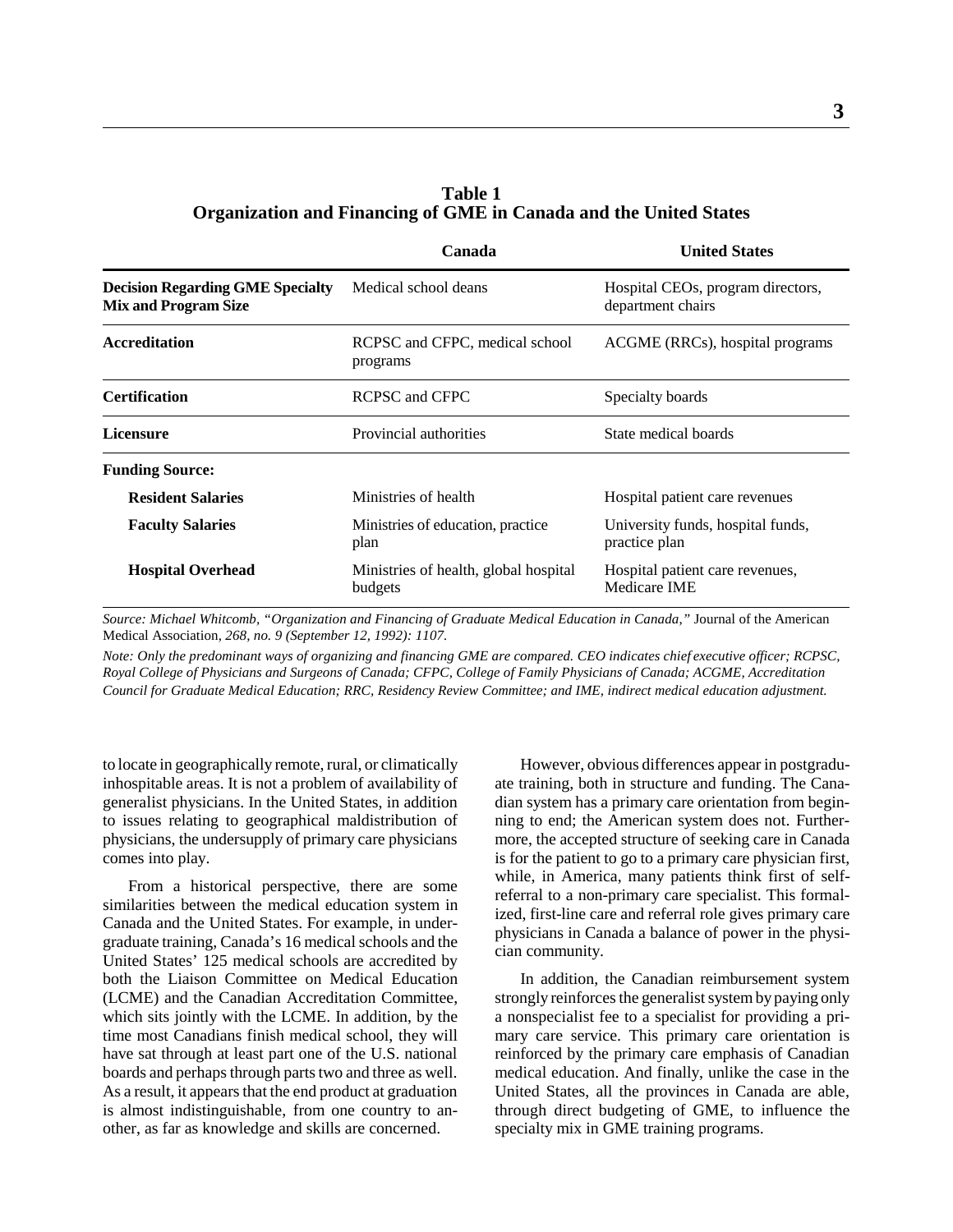## **REGULATORY CAPACITY AND CONSOLIDATION**

The number of players in every aspect of medical education and workforce planning is far smaller, both absolutely and relatively, in Canada than in the United States (Table 2). The main difference, however, is that the structure of medical education in Canada seems to reinforce the primary care paradigm. This is particularly evidenced by the presence of a prominent department of family medicine in every Canadian medical school, the resulting strong appeal of this specialty to Canadian medical students, more equitable incomes of family physicians compared to specialists, and a higher regard for the profession of generalist medicine. Furthermore, through their direct budgetary influence over the specialty mix in GME training programs, the Canadian provinces appear to have fostered a greater emphasis on education that, unlike the situation in the United States, gives Canada's medical schools a greater role in GME than teaching hospitals.

Another area of significant difference is the organizational unification in Canada of training program accreditation and specialist certification into single bodies (that is, the Royal College of Physicians and Surgeons of Canada [RCPSC] for all specialties and the College of Family Physicians of Canada [CFPC] for family physicians). In this regard, the United States could hardly provide a greater contrast. In the United States, the 24 specialty boards that set specialty certification requirements, which the training programs are obliged to meet, are autonomous. In addition, the American Board of Medical Specialties (ABMS) is primarily a coordinating organization, while the accreditation function is under an entirely separate organization, the Accreditation Council on Graduate Medical Education (ACGME).

Another key difference between the two countries is the existence of a national health insurance system in Canada. Canada has a predominantly publicly financed, privately delivered health care system that is best

| <b>United States</b>                                                                                                      |  |
|---------------------------------------------------------------------------------------------------------------------------|--|
| 125 medical schools                                                                                                       |  |
| 50 states $+$ D.C. and Puerto Rico                                                                                        |  |
| Nearly all post-M.D. programs hospital-based but not<br>under control of university with which program is affili-<br>ated |  |
| Numerous specialty boards plus separate accrediting<br>bodies                                                             |  |
| Family medicine a relatively small field and not the only<br>route to primary care                                        |  |
| Each program funded separately                                                                                            |  |
| No one centralized database; difficult to link training to<br>practice                                                    |  |
|                                                                                                                           |  |

**Table 2 Medical Education Organizational Structures in Canada and the United States**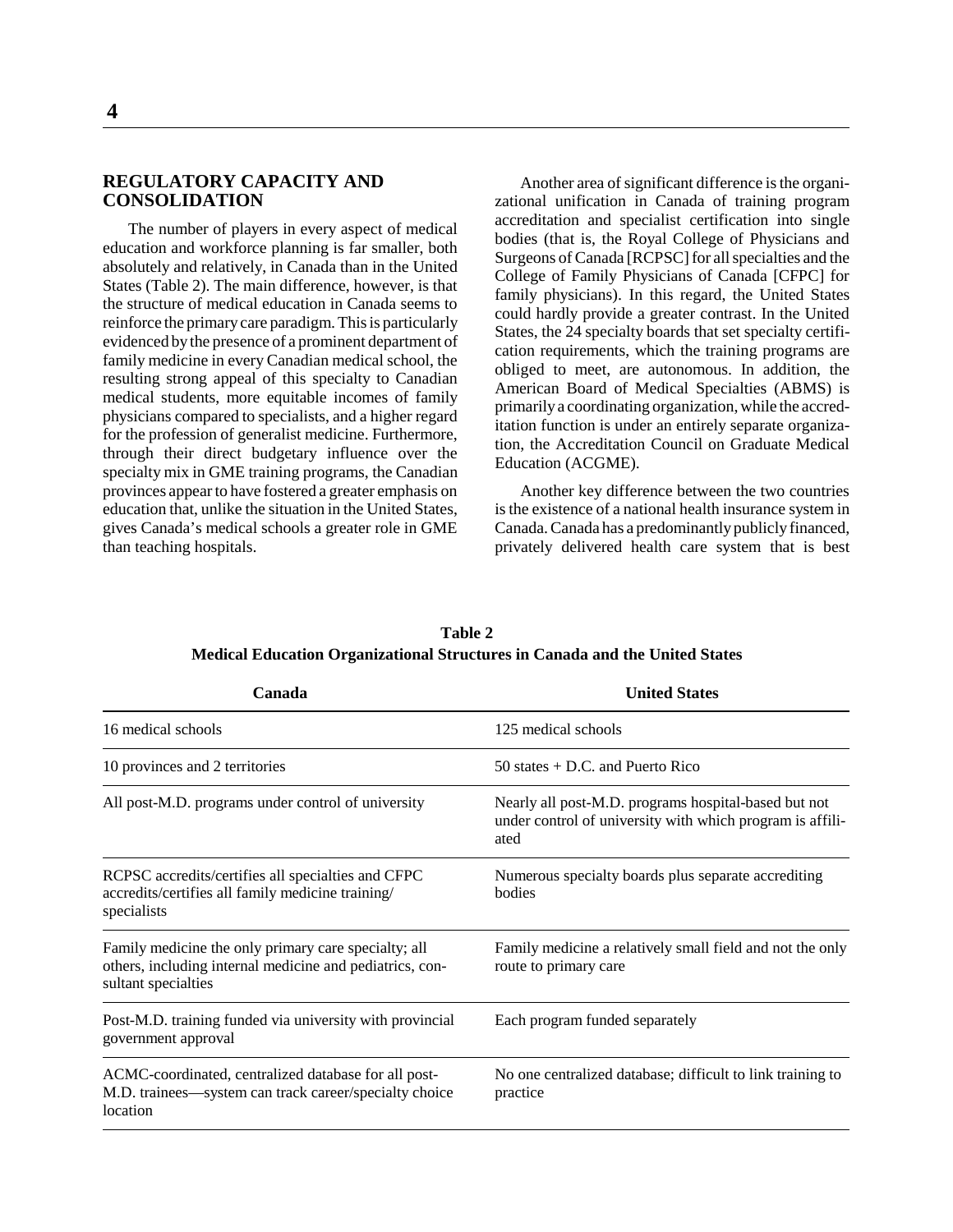described as an interlocking set of ten provincial and two territorial health insurance plans. This system, known to Canadians as "Medicare," provides access to universal, comprehensive coverage for medically necessary hospital inpatient and outpatient physician services. The single-payer attribute of Canada's public insurance has enabled the provinces and territories to control the growth of health expenditures in the public sector more successfully than in the private sector. In addition, the comprehensive funding of both ambulatory and inpatient care may contribute to the greater ease of teaching in ambulatory settings in Canada. The absence of apparent problems with ambulatory teaching in Canada is just one more contrast with the U.S. system, in terms of logistics and the financing of ambulatory medical education.

## **QUALITY CONTROL**

It is important to distinguish between accreditation, which refers to the analysis and evaluation of programs, and certification, which applies to the documentation and appraisal of individuals. In Canada, responsibility for both the accreditation of GME programs and the certification of individuals is assumed by a single organization. The CFPC accredits family medicine programs and certifies individuals as family physicians. The RCPSC accredits specialty programs and certifies individuals as specialists. Currently, there are 55 specialty and subspecialty qualifications available in Canada, in addition to certification in family medicine by the CFPC. In addition, the RCPSC Accreditation Committee has developed a comprehensive set of regulations outlining the general policies of accreditation. The RCPSC has also relied on the various specialty committees, of which there is one for every specialty and subspecialty recognized by the college, to develop supplementary requirements for the approval of hospitals relating to programs in the individual specialties. While policy issues are considered by the specialty committee as a whole, the "core committee" acts as the consulting body to the accreditation committee in matters concerning the accreditation of programs in the specialty.

In the United States, the ACGME has the responsibility for accrediting programs in all specialties, while the task of certifying individuals is the responsibility of the 24 specialty boards which comprise the ABMS. In the United States, the ABMS is presently the umbrella organization for its 24-member boards offering more than 100 specialty and sub-specialty qualifications. The ACGME has developed a coherent program of policies and standards for GME and oversees the accreditation of residency programs in 26 recognized specialties and 74 **5**

related subspecialties. Authority to review and accredit residency programs is delegated by the ACGME to the Residency Review Committees (RRC), of which each recognized specialty has its own. The essential components for programs in each specialty are outlined by the RRCs in the United States and by the Specialty Committees in Canada that cover all aspects of a residency program. The systems for accrediting postgraduate medical education programs in the United States and Canada, while similar in purpose, differ in both philosophy and practice. While these differences do exist, it is clear that the educational principles underlying the two systems continue to be held in common.<sup>1</sup>

Given the much larger size of the accreditation system in the United States, the cost of the U.S. system is predictably much greater. In comparing the two systems, on a cost-per-program basis, the ACGME's 1998 budget was \$12 million and the two Canadian colleges' 1998 budget was \$600,000. The financing of the two systems is quite different, however. The ACGME finances its operations primarily through two sources: a yearly capitation assessment on each accredited program, based on the number of residents enrolled, and a fee for survey visits, which is paid by the program or by its sponsoring institution. The five sponsoring organizations also pay an annual contribution. In Canada, the cost of accreditation is born by the two colleges and is paid out of general revenues, which are primarily membership fees paid by individual physicians.

## **SOURCES OF GME FINANCING**

There are major differences in the GME financing systems in Canada and the United States. In Canada, all university education is highly subsidized by the provincial governments. Education, like health, is a provincial jurisdiction. The Canadian government likes to point out that 37 percent of educational payments come from the federal government, but the other 63 percent come from the provincial governments. In addition, in Canada, tuition fees are fixed by the government and are the same for any Canadian. Consequently, there is virtually no student indebtedness, and the average debt of a graduating Canadian medical student is not a high profile subject as it is in the United States. In the United States, tuition is relatively low in state-supported schools, but living expenses force many students in U.S. public schools to incur significant debt. Furthermore, GME financing in Canada is through explicit provincial budget lines, rather than being commingled with clinical services and clinical research, as in the United States. The provincial ministries of health fund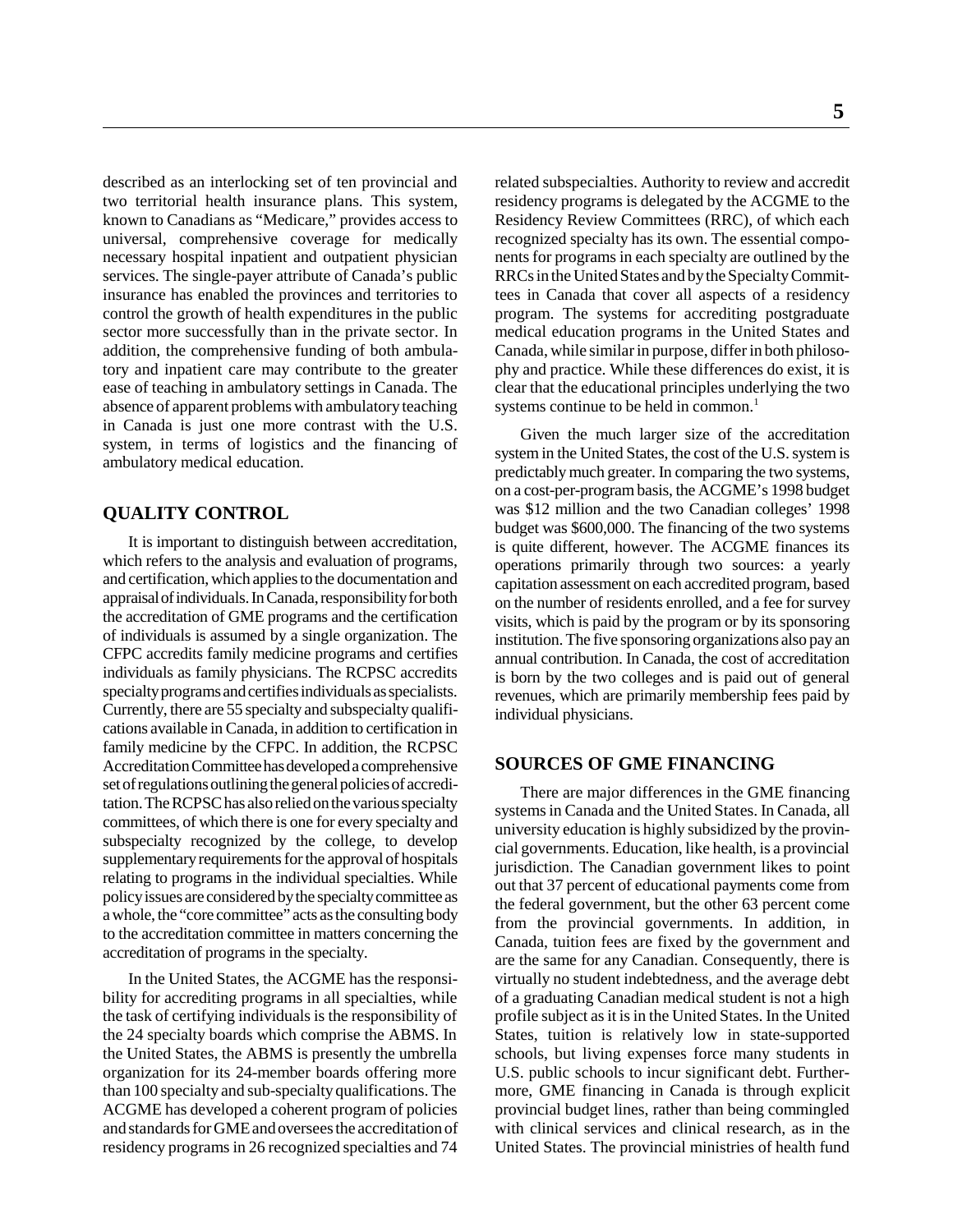the majority of GME positions. Furthermore, the number and distribution of GME positions by postgraduate year

is a matter of negotiation between the government and the medical school. Moreover, in Canada, house-staff salaries and benefits are determined by negotiation between the government and the provincial house staff association. A small number of GME positions (approximately 15 percent of total positions) are funded from sources other than the Ministry of Health.

The arrangements that govern non–ministry-funded positions vary among provinces. In some, no restrictions apply to the use of nongovernment funds. In others, only government sources may fund GME positions and nongovernment funds may be used to support specific specialty positions, subject to government approval. Government funds for the salaries of university faculty, including medical school faculty who teach house staff, are provided by the Ministry of Education. Although the GME budget provided by the Ministry of Health generally does not include funds to support the salaries of faculty who supervise and teach house staff, in some provinces the Ministry of Health provides funds to pay family physicians who teach in community family medicine training sites. Revenue from providing patient care has become a main source for paying the salaries of clinical faculty. Clinical faculty members submit bills for patient care services to the government, just as they would in private practice. Because of the global financing of hospitals and universities, medical schools find it financially as easy to train in ambulatory settings as in inpatient locales. This contrasts with the constant cries of U.S. medical schools about the financial and administrative difficulties of shifting training out of the inpatient hospital settings prevalent in the United States.

In the United States, the majority of GME funding comes from inpatient revenue and faculty physician billing. About 30 percent of funding comes from the federal government, largely through Medicare; inpatient revenues from a variety of payers and sources cover the rest. Medicare, however, pays set payments for services, regardless of the hospital. Medicare then makes explicit payments to teaching hospitals to cover its "share" of the cost of training residents. Medicare pays for its share in two ways: (*a*) the direct medical education (DME) payment and (*b*) the indirect medical education (IME) adjustment. DME represents those costs directly attributable to the education of residents, including salary, fringe benefits, office space, administrative and clerical support, a share of the cost of faculty, and allocated overhead. MedPAC figures for 1997 indicate that DME expenditures were about \$2.2 billion. The amount of DME varies from institution to institution, and national standardization of DME payments is a component of many reforms. The IME adjustment is meant to reimburse teaching hospitals for their higher inherent operation costs, such as more indigent care, more complex and severe cases, and increased diagnostic testing. The IME adjustment allows teaching hospitals to support their broader mission. In fiscal year 1997, according to MedPAC figures, this was about \$4.6 billion. The federal government, mainly through the two Medicare payments, IME and DME, is the only explicit payer of graduate medical education.

The role of state government in supporting medical education is well-established. Since the late 1940s, states have subsidized loan and scholarship programs as financial incentives for medical students and physicians in training, and most states have provided some level of institutional support for medical education. Most states also elect to provide some level of support for GME. Second to Medicare, Medicaid is the largest payer of GME, providing teaching hospitals close to \$2 billion annually. Although Medicare has a statutory requirement to support GME, state Medicaid programs have no such formal obligation. On average, Medicaid GME payments represent less than 10 percent of a state's total Medicaid fee-for-service inpatient hospital payments.<sup>2</sup>

## **PHYSICIAN WORKFORCE**

The health care workforce theme in the United States is particularly significant, given the current health reform debate about the need for increased numbers of primary care providers, the maldistribution of physicians, and the appropriate balance between generalists and specialists in the physician ranks. While federal policymakers have focused on only limited aspects of the health care workforce, the list of issues that most concern analysts looking at the health care work force is very broad. The list includes but is not limited to (*a*) the adequacy of supply of various health professionals, (*b*) the geographic distribution of health professionals, (*c*) potential oversupply and poor distribution of specialty physicians, (*d*) the costs associated with educating health professionals, (*e*) the impact that changes in the health care delivery system may have on the financing of health professionals education, and (*f*) the competency testing of health care professionals.<sup>3</sup>

Workforce concerns in the United States are complicated by the fact that the responsibility for determining and legislating policy on these issues is not vested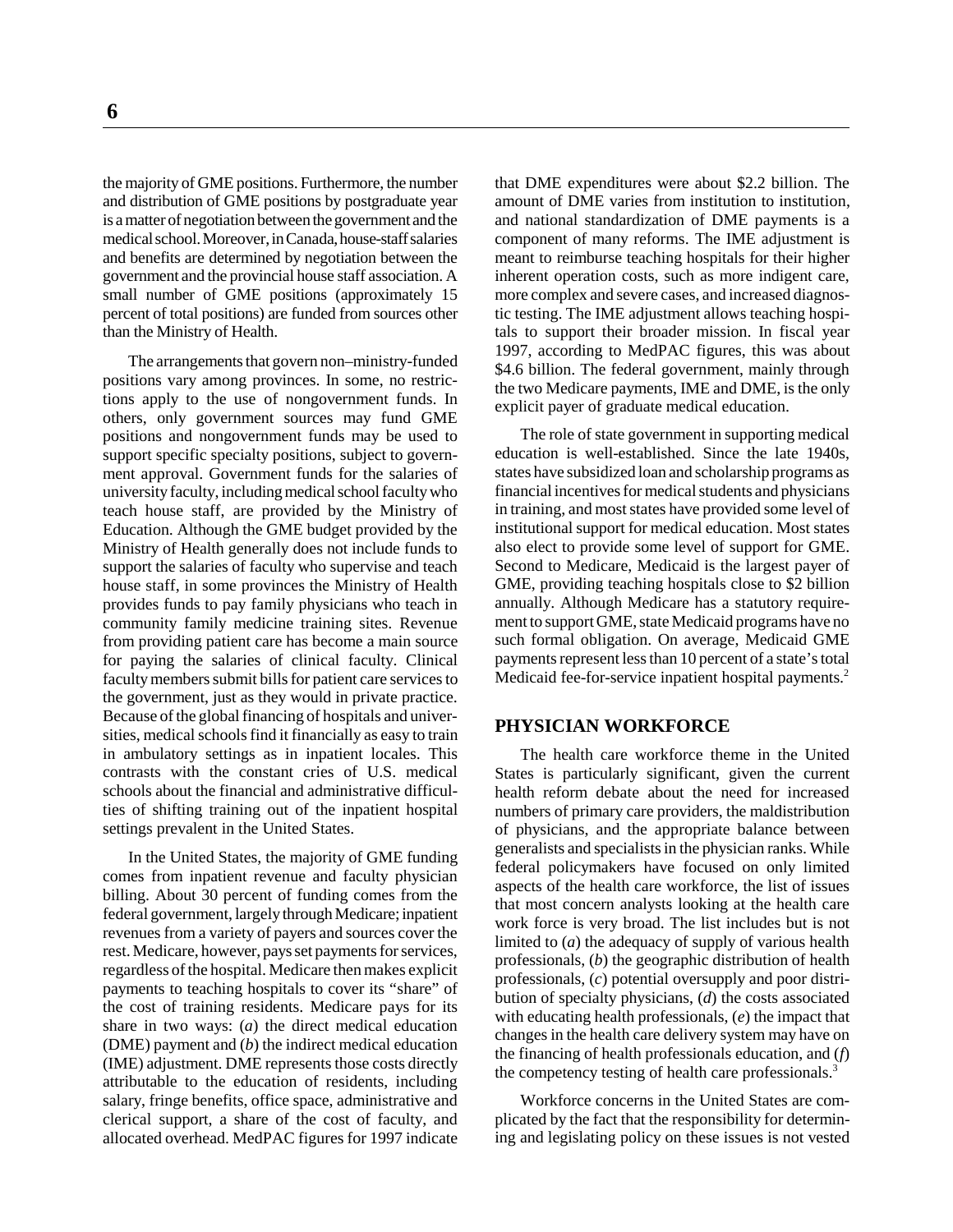in a single body but is distributed among many parties and levels of government (that is, federal, state, county, and local governments; third-party payers, such as insurance companies and managed care organizations; professional associations; and educational institutions, such as academic health centers that train the health care workforce and determine the educational foundation of practitioners).

The supply and character of the health care workforce available to meet the demand for health services at any given time are also determined by many factors. These include the geographic location of practitioners, the number and type of students in health professions education programs, the number and capacity of educational facilities in both the United States and abroad, the number of foreign-trained practitioners that have immigrated to the United States, the retention rates for health care professionals, the degree of labor force participation, the average age of retirement, and the level of productivity of professionals.

In the mid-1960s, the government determined that there was a shortage of physicians in the United States. Largely as a result of subsequent policy and program innovations, the number of medical schools in the country increased by 50 percent and the number of students doubled between 1961 and 1995. By 1981, the Graduate Medical Education National Advisory Commission was predicting an oversupply of physicians. And, in fact, the number of physicians in this country more than doubled between 1965 and 1994, increasing from under 300,000 to nearly 700,000 in that period, while the population increased by only 45 percent. The resulting ratio of 261 physicians per 100,000 population is significantly greater than that in other industrial countries. Since the advisory commission's 1981 warning, the number of medical school graduates has remained relatively stable (16,000 graduates of allopathic medical schools and 1,700 graduates of osteopathic medical schools per year). The number of residency positions, however, has increased dramatically.4

As Canada has developed its generalist-based GME system, the United States has struggled to convert its specialty-oriented GME model. As care has moved from inpatient to outpatient settings, GME in the United States has retained its inpatient teaching hospital focus, reinforced by Medicare GME. Within the last decade, a number of studies and reports have called for the production of more primary care physicians in the United States, and various academic health centers (such as the University of New Mexico and the University of Washington) have responded. Indeed, in recent years, the primary care residency match has reflected increased interest on the part of medical students in entering primary care careers. Nonetheless, the flow of medical school graduates into specialties in the United States continues to predominate.

Various questions have arisen on the road to primary care-specialist parity, some of them related to the trend toward managed care. One concerns the efficacy of the "gatekeeper" model—whether the use of a primary care physician as a decision maker serves the best interests of the patient and provides the best-quality health care. Another relates to the expansion in the scope of practice of other health care providers whether physician assistants, nurse practitioners, and other such nonphysician providers may be able to provide primary care services more efficiently and cost effectively than physicians.

Comparing U.S. and Canadian GME is somewhat analogous to evaluating apples and oranges, because the two countries have different health systems (or, more accurately, Canada has a defined health system and the United States has a pluralistic structure). However, analysts do reach several conclusions when they make the comparison. Canada produces a physician workforce that reflects a 50-50 mix of generalists to specialists. The unit costs per physician are much less than in the United States. The locales in which the workforce are trained correlate closely with the ambulatory sites in which Canadian physicians provide care to the population. While there are some problems with maldistribution because Canadian physicians—like their U.S. counterparts—tend to prefer metropolitan areas over rural and frontier areas, the workforce seems to be a better fit with the health care needs of Canadian people than is the case in the United States. These assumptions lead to intriguing questions for federal policymakers attempting to improve or reform Medicare GME provisions.

#### **THE FORUM SESSION**

This session will compare and contrast the U.S. and Canadian GME systems and provide insight into policies affecting the organization and financing of the U.S. GME system. The meeting will explore how the Canadian GME system produces family physicians and specialists who are considered to be as well-trained and as highly qualified as their counterparts in the United States. It will also feature commentary on the minor problem of specialty physician imbalance in Canada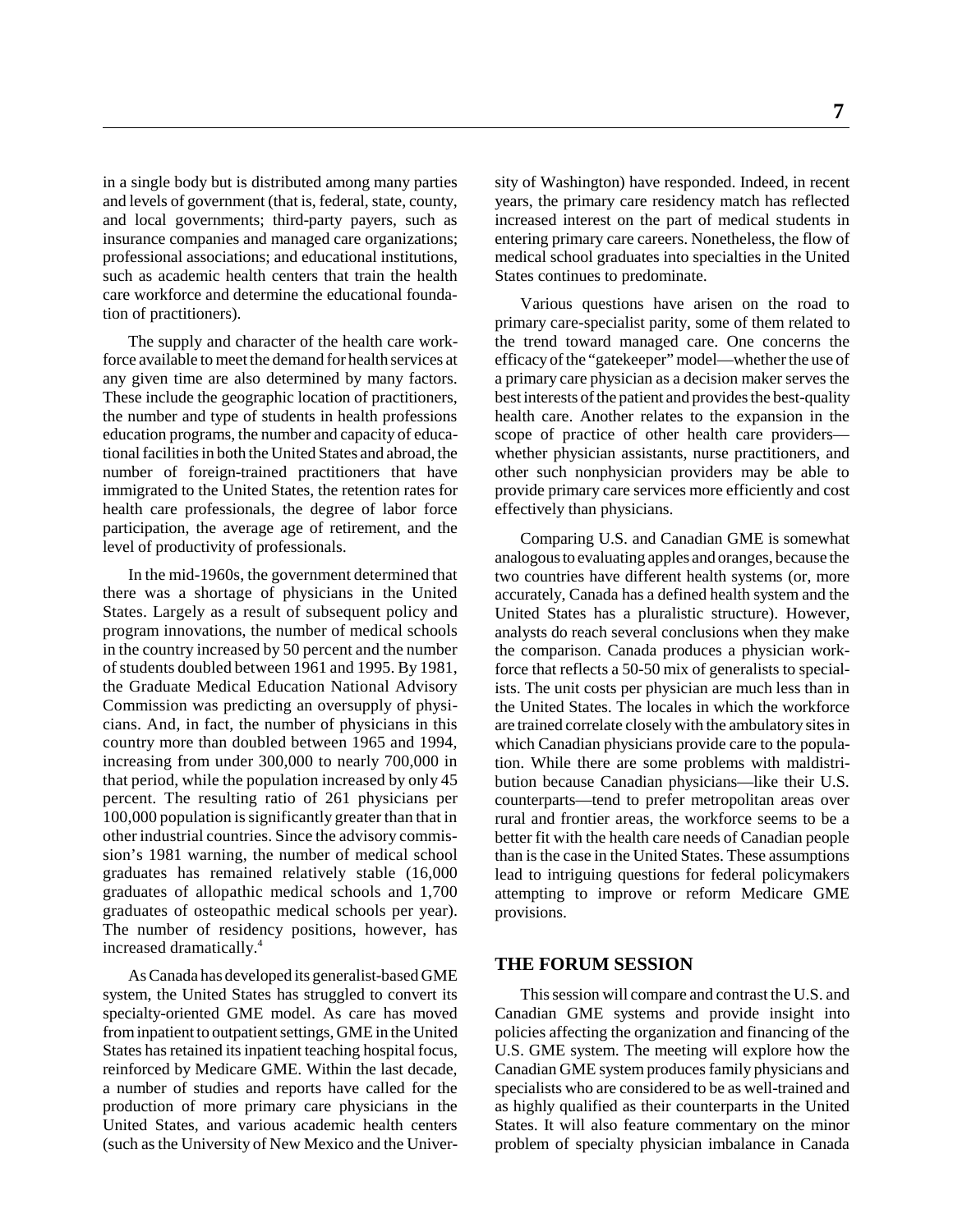and the relevancy of the Canadian experience with GME to the debate on GME reform in the United **States**.

**Norman B. Kahn, Jr., M.D.**, was recently appointed vice president of education and scientific affairs, American Academy of Family Physicians (AAFP). Previously, Dr. Kahn served as the director of the AAFP's Division of Education. After an internship and residency in family practice at San Francisco General Hospital, he had a rural practice in California for four years. He also directed both a community- and university-based family practice residency program, as well as a network of university-affiliated programs. A prolific writer and presenter, he will discuss both the training and service aspects of the U.S. GME system.

**Nadia Mikhael, M.D., F.R.C.P.C.,** this spring became the director of education at the Royal College of Physicians and Surgeons of Canada. In her new role, she is responsible for the accreditation process of the 55 specialty training programs in the 16 Canadian medical schools, the credentialing of all candidates for specialty certification in Canada, the 43 specialty examination processes in both English and French, and the educational research and development activities of the Royal College. A fellow of the College of American Pathologists and the American Association of Pathologists, she most recently was chair of and a professor in the Department of Pathology, University of Ottawa. She will discuss the administration of GME in Canada, including the training requirements of the RCPSC, general standards of accreditation, regulations on residency requirements, and certification.

**Mamoru Watanabe, M.D.**, emeritus professor and faculty dean of medicine at the University of Calgary, will discuss Canada's physician workforce planning and polices and the current state of physician supply in Canada. Dr. Watanabe's work involves analysis of workforce data that permit forecasting and exploring trends as well as exploration of the issues and factors that influence physician needs and supply.

**Stephen Gray, M.D.,** is a medical policy consultant with the British Columbia Ministry of Health. His responsibilities include policy and planning functions for national, regional, and provincial health and human resources. He is a member of the Federal Provincial Territorial Advisory Committee on Health Human Resources and the National Advisory Committee on Postgraduate Medical Training. Dr. Gray will discuss the relationship between government and physicians in Canada (focusing on topics such as methods of payment and organization of care) as well as GME funding and levers to affect change.

This briefing, followed by a roundtable discussion between participants and presenters, will address the following questions:

- Do the two systems require fundamentally different numbers and proportions of primary care physicians, or are the Canadian requirements only superficially greater because of Canada's more structured generalist model?
- Why did Canada adopt generalist medicine as its model? Is it the difference in terms of its pipeline of general practitioners?
- Should the United States consider further movement towards a consortium or system of medical education built upon one or more medical schools and affiliated teaching hospitals, health maintenance organizations, and other ambulatory training sites involved in GME?
- Should there be more direct U.S. accountability of the financing of GME so that all parties (for example, medical schools, training program directors, and the public) clearly know what funds are being provided for GME?
- Are medical educational institutions in the United States and Canada producing the health professionals needed for an effective and productive workforce in the 21st century?
- Why is half of Canada's physician population in a clearly defined specialty of generalist care? Which Canadian variations or similar structures and themes could be adopted in the United States and which could not?
- How closely are the independent actions of 125 medical schools and more than 7,000 residency programs in the United States coordinated to produce a national physician supply that is aligned with health care needs and decisions about national expenditures for health care?
- What proportion of Canadian medical school graduates cross into the United States for their postgraduate medical education, and vice versa?
- Do the provincial governments in Canada determine the numbers of residencies that they will fund in any province, and do they do so in each specialty? In other words, do they determine the numbers of, for example, dermatology, internal medicine, or pediatrics residencies that they will fund?